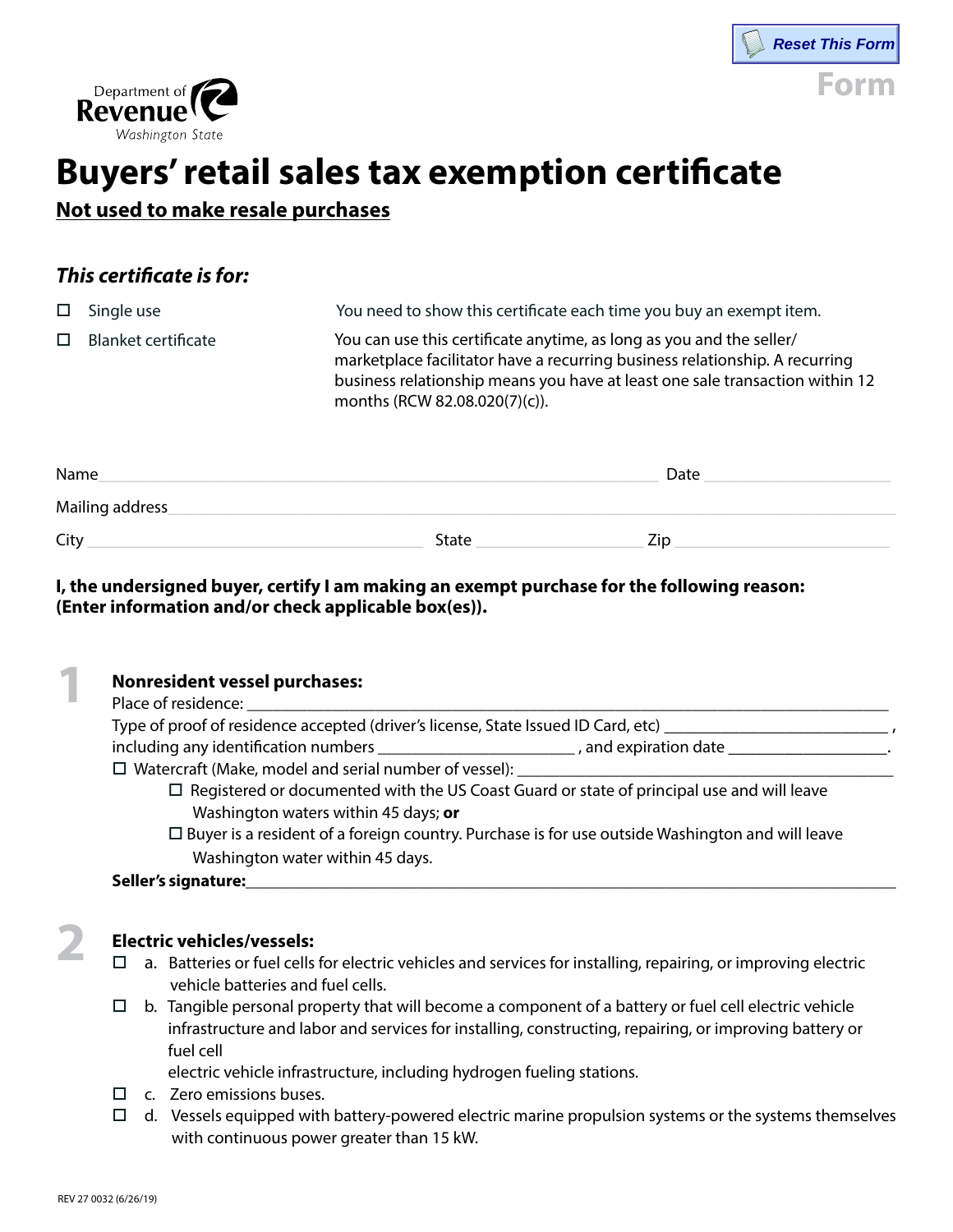#### **3 Intrastate air transport:**

 $\Box$  Airplanes for use in providing intrastate air transportation by a commuter air carrier and the sale of repair and related services for these airplanes.

# **4**

#### **Interstate or foreign commerce or commercial deep sea fishing business:**

- □ a. Motor vehicle, trailers and component parts thereof used to transport persons or property **for hire** in interstate or foreign commerce.
- $\Box$  b. Airplanes, locomotives, railroad cars or watercraft and component parts thereof used in transporting persons or property **for hire.**
- $\Box$  c. Labor and services rendered to construct, repair, clean, alter or improve **for hire** carrier property.
- $\Box$  d. Items for use connected with private or common carriers engaged in air, rail or water in interstate or foreign commerce. **(Note: Items consumed in the state are subject to use tax.)**
- $\Box$  e. Fuel to be consumed outside of Washington by a vessel primarily engaged in foreign commerce. Vessel name: \_\_\_\_\_\_\_\_\_\_\_\_\_\_\_\_\_\_\_\_\_\_\_\_\_\_\_\_\_\_\_\_\_\_\_\_\_\_\_\_\_\_\_\_\_\_\_\_\_\_\_\_\_\_\_\_\_\_\_\_\_\_\_\_\_\_\_\_\_\_\_\_\_
	- Type of fuel: \_\_\_\_\_\_\_\_\_\_\_\_\_\_\_\_\_\_\_\_\_\_\_\_\_\_\_\_\_\_\_\_\_\_ Quantity: \_\_\_\_\_\_\_\_\_\_\_\_\_\_\_\_\_\_\_\_\_\_\_\_\_\_\_\_\_\_
- $\Box$  f. Watercraft, component parts, labor and services, and/or diesel fuel used in a qualifying commercial deep sea fishing operation. Registered vessel name: \_\_\_\_\_\_\_\_\_\_\_\_\_\_\_\_\_\_\_\_\_\_\_\_\_ Vessel name: \_\_\_\_\_\_\_\_\_\_\_\_\_\_\_\_\_\_\_\_\_\_\_\_\_\_
- $\Box$  g. Purchases of liquefied natural gas (LNG) by private or common waterborne carriers in interstate or foreign commerce. The exemption applies to ninety percent of LNG transported and consumed outside this State by the buyer.

**5**

#### **Other:**

#### **Prescription items: You must use the Sales Tax Exemption Certificate for Health Care Providers to claim exemptions for items prescribed for human use and other medical purchases.**

- $\Box$  a. Waste vegetable oil used to produce biodiesel fuel for personal use.
- $\Box$  b. Equipment rental and purchase of services for use in motion picture and video production.
- $\Box$  c. Objects of art or cultural value purchased by an artistic or cultural organization.
- $\Box$  d. Adaptive automobile equipment purchased by disabled veterans.
- $\Box$  e. Animal pharmaceuticals purchased by veternarians. This exemption does not apply to pharmaceuticals for pets (describe):
- $\Box$  f. Computer hardware, peripherals, software and related installation, used by the aerospace industry.
- $\Box$  g. Labor, services and tangible personal property related to the constructing of new buildings, or new parts of buildings, by a manufacturer of commercial airplanes, fuselages, or wings of a commercial airplane, or by a port district, political subdivision, or municipal corporation to be leased to such a manufacturer.
- $\Box$  h. Computer hardware, peripherals, software and related installation, purchased by publishers and printers.
- $\Box$  i. City, County, Tribal, or Inter-Tribal Housing Authorities.
- $\Box$  j. Tangible personal property for use in a noncontiguous state delivered to the usual receiving terminal of the shipper.

Types of goods purchased: \_\_\_\_\_\_\_\_\_\_\_\_\_\_\_\_\_\_\_\_\_\_\_\_\_\_\_\_\_\_\_\_\_\_\_\_\_\_\_\_\_\_\_\_\_\_\_\_\_\_\_\_\_\_\_\_\_\_\_\_\_\_

Point of delivery: \_\_\_\_\_\_\_\_\_\_\_\_\_\_\_\_\_\_\_\_\_\_\_\_\_\_\_\_\_\_\_\_\_\_ Carrier/agent: \_\_\_\_\_\_\_\_\_\_\_\_\_\_\_\_\_\_\_\_\_\_

- $\Box$  k. Gases and chemicals used by a manufacturer or processor for hire in the production of semiconductor materials.
- $\Box$  I. Hog fuel used to produce electricity, steam, heat, or biofuel.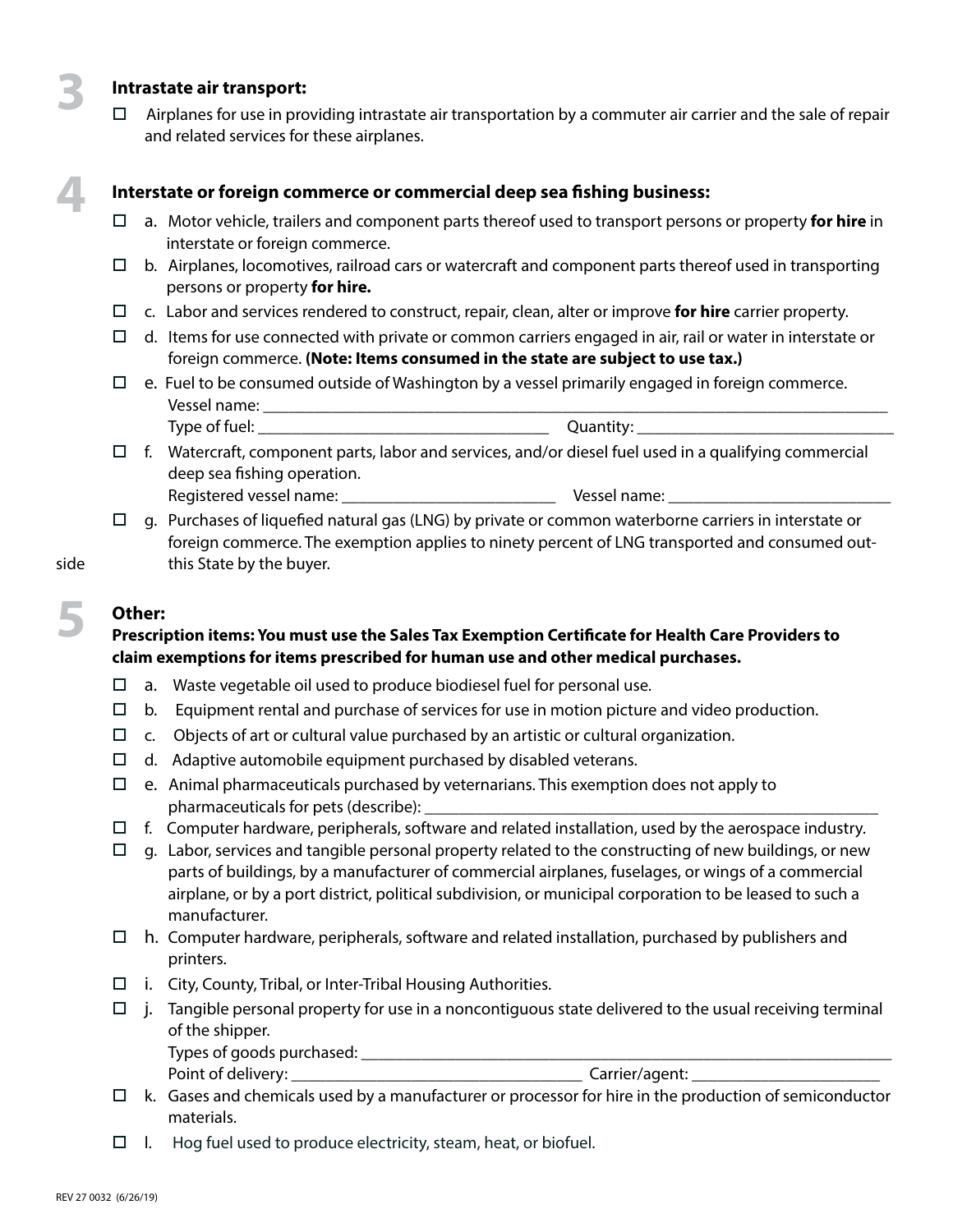#### **Other (continued)**

- $\Box$  m. Tangible personal property under the weatherization assistance program.
- $\Box$  n. Trail grooming services.
- $\Box$  o. Honey bees, honey bee feed purchased by an eligible apiarist. Apiarist ID #:
- $\Box$  p. Federal credit union purchases.
- $\Box$  q. Wax, ceramic materials, and labor used to create molds consumed during the process of creating investment castings.
- $\Box$  r. Sales of ferry vessels to the state or local governmental units, components thereof, and labor and service charges.
- $\square$  s. Joint Municipal Utilities Services Authority.
- $\Box$  t. Paratransit vehicles purchased by paratransit service providers.
- $\Box$  u. Large/private airplanes purchased by nonresidents.
- $\Box$  v. Standard financial information purchased by qualifying international investment management companies and their affiliates.
- $\Box$  w. Material and supplies directly used in the packing of fresh perishable horticultural products by persons who receive, wash, sort, and pack fresh perishable horticultural products for farmers.
- $\Box$  x. Vessel deconstruction services.
- $\Box$  y. **Only** for delivered bottled water  $\Box$  No source of potable water  $\Box$  Prescribed water

 $\Box$  Purchased with food stamps (SNAP)

- $\Box$  z. Anaerobic digesters and repair services.
- $\Box$  aa. Purchases of solar energy machinery and equipment that generates at least 1 kilowatt (kW) and no more than 100 kW of electricity and labor and services rendered in regard to installation of such equipment.

#### **Certification:**

I, the undersigned buyer, understand that by completing and signing this certificate I am certifying that I qualify for the tax exempt purchase(s) indicated above. I understand that I will be required to pay sales or use tax on purchases that do not qualify for an exemption. In addition, I understand that false or erroneous use of this certificate will result in liability for unpaid tax with interest and may result in additional penalties.

| Type of entity: | $\Box$ Other (explain)                                                                                                                                                                                                         | $\Box$ Individual $\Box$ Corporation $\Box$ Sole Proprietor $\Box$ Partnership |  |  |  |
|-----------------|--------------------------------------------------------------------------------------------------------------------------------------------------------------------------------------------------------------------------------|--------------------------------------------------------------------------------|--|--|--|
|                 |                                                                                                                                                                                                                                |                                                                                |  |  |  |
|                 |                                                                                                                                                                                                                                |                                                                                |  |  |  |
|                 | Street address: The contract of the contract of the contract of the contract of the contract of the contract of the contract of the contract of the contract of the contract of the contract of the contract of the contract o |                                                                                |  |  |  |
|                 |                                                                                                                                                                                                                                |                                                                                |  |  |  |
|                 |                                                                                                                                                                                                                                |                                                                                |  |  |  |

**Seller must retain the original of this certificate for their records. Do not send a copy of this certificate to the Department of Revenue.**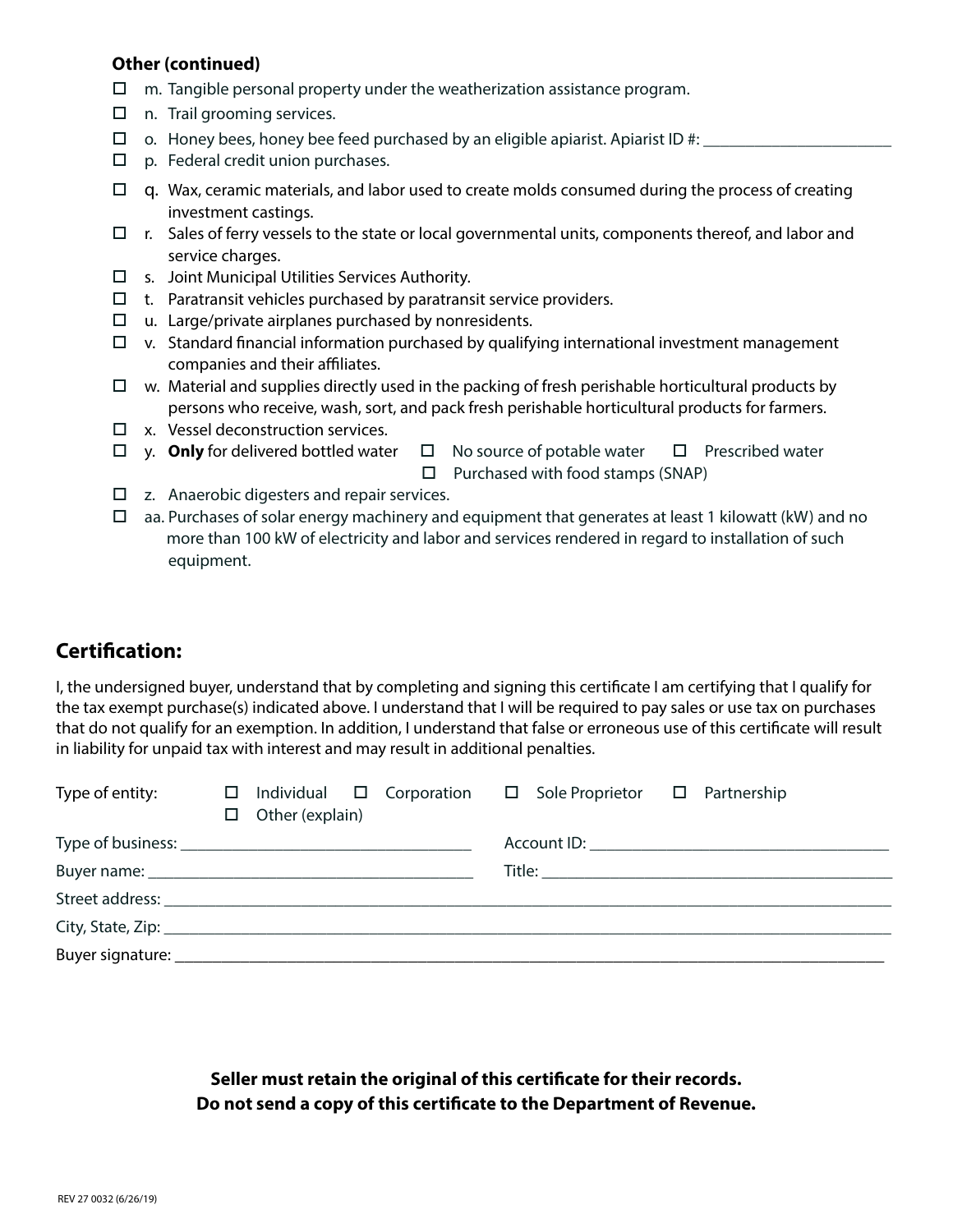#### **Instructions**

#### **Buyer's must ensure entitlement to the exemption before using this certificate.**

For information regarding exemptions, contact Washington State Department of Revenue Taxpayer Information Center at 360-705-6705 or visit our website at dor.wa.gov.

**Line 1** applies to watercraft purchased by a nonresident for use outside Washington when delivery take place in Washington. The buyer must provide proof of residency (picture ID) and check the applicable box. By checking the box, the buyer certifies that the vessel will leave Washington State waters within forty-five days. Sellers must examine and document the proof of residency provided by the buyer. **Seller must sign the form.** By signing the form, the seller certifies that the seller has examined and listed the buyer's proof of residency. See WAC 458-20-238 for acceptable proof of residency for corporations, partnerships and limited liability companies. Reference: RCW 82.08.0266, RCW 82.08.02665 and WAC 458-20-238.

**Line 2a** applies to the purchase of batteries or fuel cells for electric vehicles and services for installing, repairing, or improving electric vehicle batteries and fuel cells. Reference: RCW 82.08.816

**Line 2b** applies to the purchase of tangible personal property that will become a component of an electric vehicle infrastructure or to labor and services rendered in respect to installing, constructing, repairing, or improving electric vehicle infrastructure, including hydrogen fueling stations. Reference: RCW 82.08.816

**Line 2c** applies to the purchase of zero emissions buses. Reference: RCW 82.08.816

**Line 2d** applies to the purchases of vessels with battery- powered electric marine propulsion systems or the systems themselves with continuous power greater than 15 kW. Reference: Chapter 287, Laws of 2019

**Line 3** applies to the purchase of airplanes for use in providing intrastate air transportation by a commuter air carrier and the sale of repair and related services for these airplanes. Commuter air carriers are air carriers holding authority under Title 14, part 298 of the code of federal regulations that carries passengers on at least five round trips per week on at least one route between two or more points.

Reference: RCW 82.08.0262 and 82.12.0254

**Line 4a** applies to the purchase of motor vehicles, or trailers by a business operating or contracting to operate for the holder of a carrier permit issued by the Interstate Commerce Commission. The exemption also applies to component parts and repairs of such carrier property including labor and services rendered in the course of constructing, repairing, cleaning, altering or improving the same. The buyer must attach a list stating make, model, year, serial number, motor number and ICC permit number.

Reference: RCW 82.08.0263 and WAC 458-20-174

REV 27 0032 (6/26/19) **Line 4b** applies to the purchase of airplanes, locomotives, railroad cars, or watercraft for use in conducting interstate or foreign commerce by transporting therein or therewith persons or property for hire. The exemption also applies to component parts of such carrier property. Reference: RCW 82.08.0262 and WAC 458-20-175

**Line 4c** applies to charges for labor and services rendered in the course of constructing, repairing, cleaning, altering or improving carrier property when carrier property is used for hire. Reference: RCW 82.08.0262 and WAC 458-20-175

**Line 4d** applies to the purchase of durable goods or consumables, other than those mentioned in line 4b, for use in connection with interstate or foreign commerce by such businesses. The goods must be for exclusive use while engaged in transporting persons or property in interstate or foreign commerce. The exemption does not apply to charges for labor or services in regard to the installing, repairing, cleaning or altering of such property. Although exempt from retail sales tax, materials are subject to use tax if consumed in Washington. Unregistered businesses must attach a list stating the description and quantity of items that will be consumed in Washington and pay use tax to the seller.

Reference: RCW 82.08.0261 and WAC 458-20-175

**Line 4e** applies to fuel consumed outside the territorial waters of the United States by vessels used primarily in foreign commerce. Buyers must list the vessel name, type of fuel and quantity.

Reference: RCW 82.08.0261 and WAC 458-20-175

**Line 4f** applies to the purchase of vessels, component parts, or repairs by persons engaged in commercial deep sea fishing operations outside the territorial waters of the state of Washington. The exemption also applies to the purchase of diesel fuel used in commercial deep or commercial passenger fishing operations when annual gross receipts from the operations are at least five thousand dollars.

Reference: RCW 82.08.0262, RCW 82.08.0298, and WAC 458-20- 176.

**Line 4g** applies to the purchase of LNG by carriers that are registered with the Department of Revenue. Carriers not registered with the Department must pay sales tax on all LNG at the time of purchase, and may later apply for a partial refund directly from the Department.

**Line 5a** applies to the purchase of waste vegetable oil from restaurants and food processors to produce biodiesel fuel for personal use. The exemption does not apply to persons that are engaged in selling biodiesel fuel at wholesale or retail. Reference: RCW 82.08.0205.

**Line 5b** applies to the rental of production equipment and purchases of production services by motion picture and video production companies.

Reference: RCW 82.08.0315 and Motion Picture-Video Production Special Notice.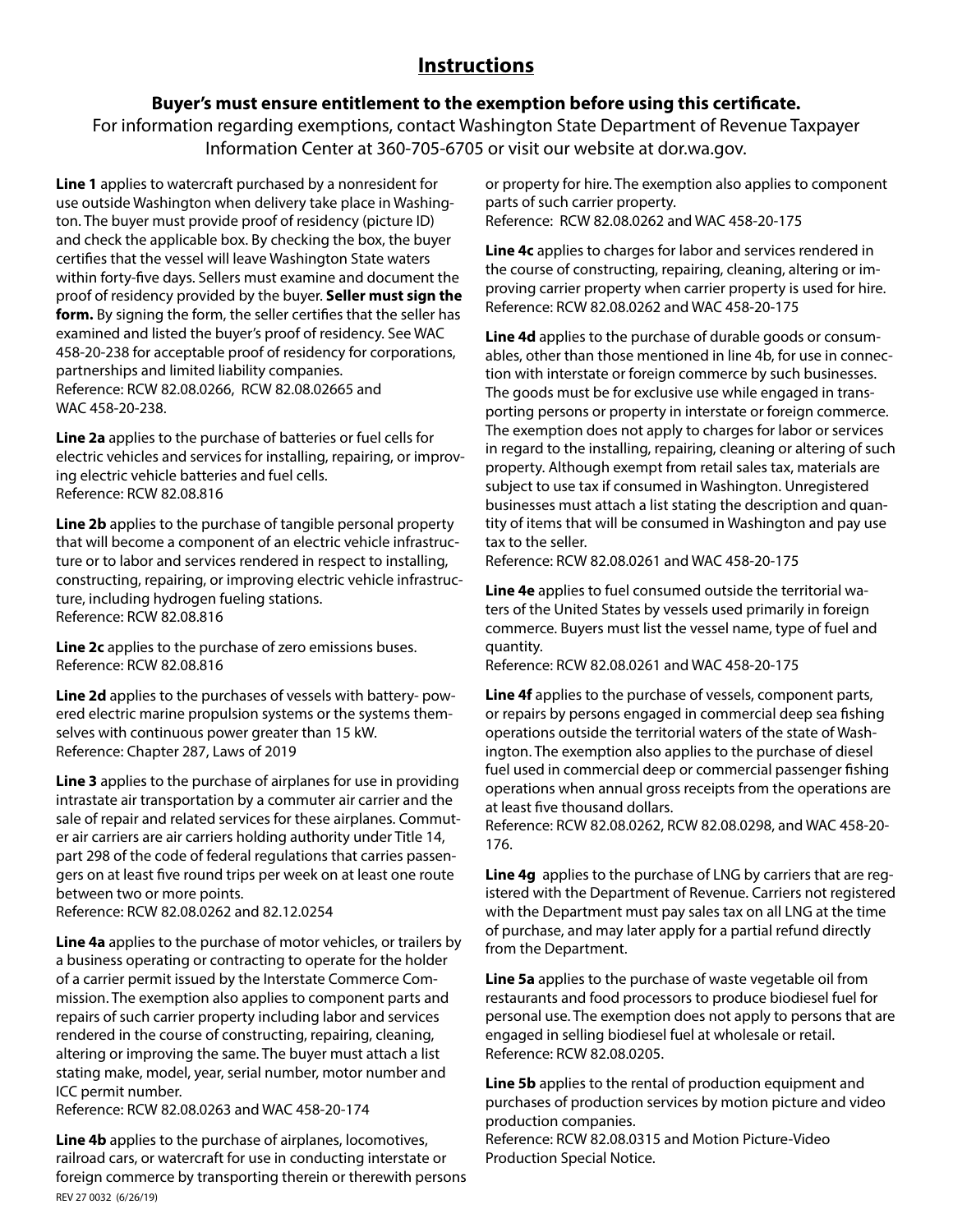**Line 5c** applies to the purchase of objects of art or cultural value, and items used in the creation of a work of art (other than tools), or in displaying art objects or presenting artistic or cultural exhibitions or performances by artistic or cultural organizations.

Reference: RCW 82.08.031 and WAC 458-20-249.

**Line 5d** applies to the purchases of add-on adaptive automotive equipment purchased by disabled veterans and disabled members of the armed forces currently on active duty. To qualify the equipment must be prescribed by a physician and the purchaser must be reimbursed by the Department of Veterans Affairs and the reimbursement must be paid directly to the seller.

Reference: RCW 82.08.875

**Line 5e** applies to the purchase of animal pharmaceuticals by veterinarians or farmers for the purpose of administering to an animal raised for sale by a farmer. Animal pharmaceuticals must be approved by the United States Food and Drug Administration or the United States Department of Agriculture. This exemption does not extend to or include pet animals. Reference: RCW 82.08.880.

**Line 5f** applies to the purchase of computer hardware, peripherals, and software, and related installation, not otherwise eligible for the M&E exemption, used primarily in development, design, and engineering of aerospace products or in providing aerospace services. Reference: RCW 82.08.975.

**Line 5g** applies to charges for labor and services rendered in respect to the constructing of new buildings, or new parts of buildings, used primarily to manufacture commercial airplanes, fuselages of commercial airplanes, or wings of commercial airplanes. The exemption is available to manufacturers engaged in manufacturing commercial airplanes, fuselages of commercial airplanes, or wings of commercial airplanes. It is also available to port districts, political subdivisions, or municipal corporations who lease an eligible facility to a manufacturer engaged in eligible manufacturing activities. The exemption also applies to sales of tangible personal property that will become a component of such buildings during the course of the constructing, and to labor and services rendered in respect to installing, during the course of constructing, building fixtures not otherwise eligible for the exemption under RCW 82.08.02565(2)(b).

Reference: RCW 82.08.980 and RCW 82.32.850.

**Line 5h** applies to the purchase of computer hardware, peripherals, digital cameras, software, and related installation not otherwise eligible for the M&E exemption that is used primarily in the printing or publishing of printed materials. The exemption includes repairs and replacement parts. Reference: RCW 82.08.806.

**Line 5i** applies to all retail purchases of goods and services by City, County, Tribal, or Inter-Tribal Housing Authorities. Reference: RCW 35.82.210.

Line 5j applies to the purchase of goods for use in a state, territory or possession of the United States which is not contiguous to any other state such as Alaska, Hawaii, Guam, and American Samoa.

For the exemption to apply, the seller must deliver the goods to the usual receiving terminal of the for-hire carrier selected to transport the goods. Reference: RCW 82.08.0269.

**Line 5k** applies to the purchase of gases and chemicals by a manufacturer or processor for hire in the production of semiconductor materials. Limited to gases and chemicals used to grow the product, deposit or grow permanent or sacrificial layers on the product, to etch or remove material from the product, to anneal the product, to immerse the product, to clean the product, and other uses where the gases and chemicals come into direct contact with the product during the production process, or gases and chemicals used to clean the chambers and other like equipment in which processing takes place. Reference: RCW 82.08.9651.

**Line 5l** applies to the purchase of hog fuel to produce electricity, steam, heat, or biofuel. Hog fuel is defined as wood waste and other wood residuals including forest derived biomass. Hog fuel does not include firewood or wood pellets. Reference: RCW 82.08.956.

**Line 5m** applies to the purchase of tangible personal property used in the weatherization of residences under the weatherization assistance program. The tangible personal property must become a component part of the residence. Reference: RCW 82.08.998.

**Line 5n** applies to the purchase of trail grooming services by the state of Washington and nonprofit corporations organized under chapter 24.03 RCW. Trail grooming activities include snow compacting, snow redistribution, or snow removal on state or privately-owned trails. Reference: RCW 82.08.0203.

**Line 5o** applies to all honey bees and honey bee feed (e.g. sugar) purchased by an eligible apiarist. An eligible apiarist is a person who: owns or keeps one or more bee colonies; grows, raises , or produces honey bee products for sale at wholesale; and registers their hives/colonies with the WA State Department of Agriculture as required by RCW 15.60.021 References: RCW 82.08.0204 and RCW 82.08.200

**Line 5p** applies to the purchase of goods and retail services by federally chartered credit unions. Federal credit unions are exempt from state and local consumer taxes under federal law, such as sales tax, lodging taxes and rental car tax. To be exempt, the federal credit union must pay for goods and services directly, such as by a check written on the federal credit union or a credit card issued to the federal credit union. Sellers should keep a copy of the check or credit card used for payment to substantiate the exempt nature of the sale. Reference: WAC 458-20-190

**Line 5q** applies to the purchase of wax and ceramic materials used to create molds consumed during the process of creating ferrous and nonferrous investment castings used in industrial applications. Also applies to labor or services used to create wax patterns and ceramic shells used as molds in this process. Reference: RCW 82.08.983